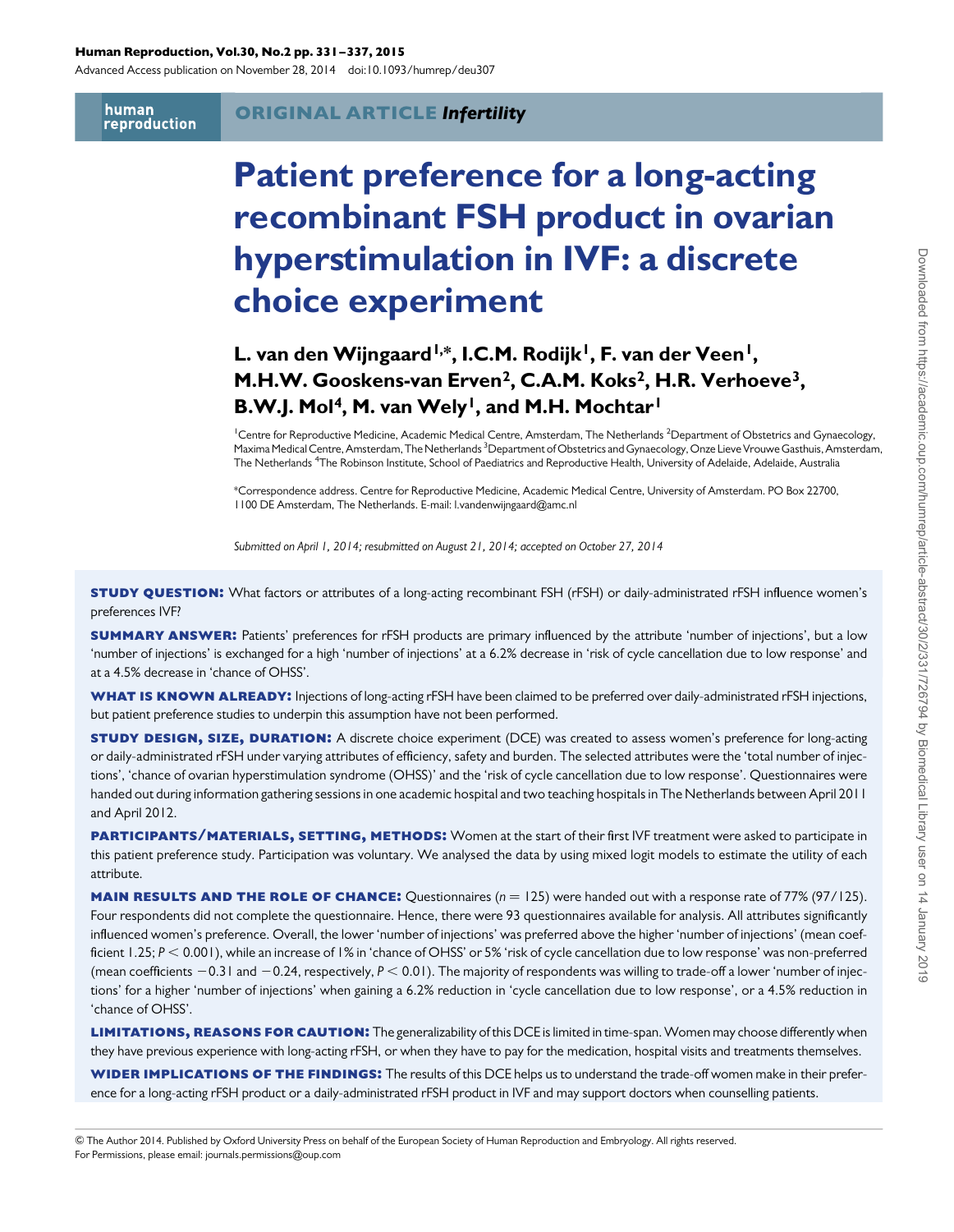#### study funding/competing interest(s): None.

#### trail registraion number: NA.

Key words: patient preference / discrete choice experiment / IVF / long-acting rFSH / OHSS

### Introduction

IVF is perceived as complex, demanding, invasive and burdensome [\(Eugster and Vingerhoets, 1999;](#page-5-0) [Rombauts and Talmor, 2012](#page-6-0)). The mental and psychological distress that accompanies an IVF treatment causes many women to drop out prematurely from their fertility treatment ([Olivius](#page-6-0) et al., 2004; [Verberg](#page-6-0) et al., 2008; [Domar](#page-5-0) et al., 2010). Any refinement that can reduce the dropout rate might result in a higher cumulative chance of achieving a pregnancy ([Rombauts and](#page-6-0) [Talmor, 2012](#page-6-0)).

Amajor improvement in this respect was the replacement of i.m. injections of gonadotrophins by subcutaneous pen injections (Out [et al.](#page-6-0), [1997](#page-6-0);[Alviggi](#page-5-0) et al., 2007).Women were now able to administer FSH products themselves in the privacy of their home, instead of having to visit the hospital to receive the injections by nursing staff.

Recently, a long-acting recombinant FSH (rFSH) product, corifollitropin alpha, became available as another effort to reduce treatment burden. A single subcutaneous pen injection of long-acting rFSH can replace seven daily-administrated rFSH injections during the first week of ovarian stimulation. The long-acting rFSH product thus implies a lower number of injections needed for ovarian stimulation.

Clinical studies have shown that long-acting rFSH and seven daily-administrated rFSH injections are equally effective in terms of pregnancy outcome [\(Pouwer](#page-6-0) et al., 2012; [Youssef](#page-6-0) et al., 2012). However, long-acting rFSH causes more ovarian hyperstimulation syndrome (OHSS) (odds ratio (OR) 1.27, 95% confidence interval (CI) 0.72 – 2.22) and more cycles are cancelled due to either high or low response (OR 1.47, 95% CI 1.08 – 2.02) ([Youssef](#page-6-0) et al., 2012). So far, all RCTs on long-acting rFSH have been performed with a GnRH antagonist [\(Pouwer](#page-6-0) et al., 2012; [Youssef](#page-6-0) et al., 2012) entailing even more reduction in total number of injections needed for ovarian stimulation in IVF.

This long-acting rFSH has been claimed to be preferred over daily-administrated rFSH injections, but patient preference studies by means of a discrete choice experiment (DCE) to underpin this assumption have not been performed [\(Fauser](#page-5-0) et al., 2010; [Youssef](#page-6-0) et al., 2012).

This present study aimed to determine women's' preferences for a long-acting rFSH product or standard daily-administrated rFSH injections using a DCE.

### **Methods**

#### Participant recruitment

The study population consisted of women scheduled for their first IVF cycle who attended an IVF information gathering organized by the assisted conception units of the Maxima Medical Centre in Veldhoven, Onze Lieve Vrouwe Gasthuis and the Academic Medical Centre (AMC) in Amsterdam, The Netherlands. The information gathering sessions were held between April 2011 and April 2012. Subsequently, women were asked to participate and fill out the DCE. Participation was voluntary. The institutional review board of the AMC was informed about this study and approval for this study was not required. Informed consent was presumed by handing back the questionnaires.

#### DCE, attributes and levels

A DCE is a quantitative technique to elicit patient's preferences. The philosophy of a DCE is based upon two assumptions. First, a given treatment can be described by its characteristics or 'attributes', e.g. chance of developing OHSS and by variants of that characteristic or 'levels' e.g. 1, 2, 3 or 4% chance of developing OHSS [\(Ryan, 2004\)](#page-6-0). Second, individual preferences for a medical treatment are determined by the levels of those attributes [\(Ryan, 2004\)](#page-6-0). The relative importance of the attributes and the tradeoffs that respondents make between them can be assessed by offering a choice set with several sets of attributes and systematically varying the levels of this attribute (Ryan et al.[, 2001\)](#page-6-0). This is illustrated in Fig. [1.](#page-2-0) The selection of the attributes defines the DCE and should be chosen wisely. The choice for attributes and their levels is based on the literature and expert groups. For patients, a DCE is a straightforward task without outside influences [\(Mangham](#page-6-0) et al., 2009).

The choice for the attributes and attribute levels in our study was initially based on data from literature [\(Croxtall and McKeage, 2011;](#page-5-0) [Musters](#page-6-0) et al., [2011;](#page-6-0) [Verbost](#page-6-0) et al., 2011; [Rombauts and Talmor, 2012;](#page-6-0) [Youssef](#page-6-0) et al., [2012\)](#page-6-0). Subsequently the input of a focus group consisting of experts in the field was taken into account to finalize the choice for attributes. The chosen attributes for this DCE were 'chance of ovarian hyperstimulation syndrome (OHSS)', which represents safety, the 'total number of injections' which represents efficiency and 'risk of cycle cancellation due to low response', which represent burden.

Since both treatment regimens result in similar pregnancy chances [\(Pouwer](#page-6-0) et al., 2012; [Youssef](#page-6-0) et al., 2012), we did not take effectiveness into account, and as the long-acting and the daily-administrated rFSH are completely covered in the Netherlands, and prices of the two products are the same, we decided not to take willingness-to-pay into account. The chosen attribute levels were based on data from the literature and the focus group. The levels were partly hypothetical to make the difference more comprehensible to the respondents.

Per IVF cycle we set the attribute levels for 'chance ofOHSS' ranging from 1 to 4%, with incremental steps of 1%. The 'total numbers of injections' per cycle were set at 3 or 9 subcutaneous injections. The attribute level of 'risk of cycle cancellation due to low response' ranged from 5 to 20% with incremental steps of 5% (Table [I\)](#page-2-0).

#### Development of the choice sets

The relative importance of the attributes and trade-offs that respondents make between hypothetical treatment alternatives was assessed by offering a series of 16 choice sets with various combinations of attribute levels.

The combination of two attributes at four levels and one attribute at two levels (Table [I\)](#page-2-0) provided 32 ( $2^4 \times 2^1 = 32$ ) hypothetical alternatives for an IVF treatment. These 32 hypothetical treatment alternatives were converted into 16 discrete choice sets.

We used a fractional factorial design to generate a functional sample of these 16 alternative choice sets. The fractional factorial method systematically selects this sample according to an orthogonal design. Orthogonality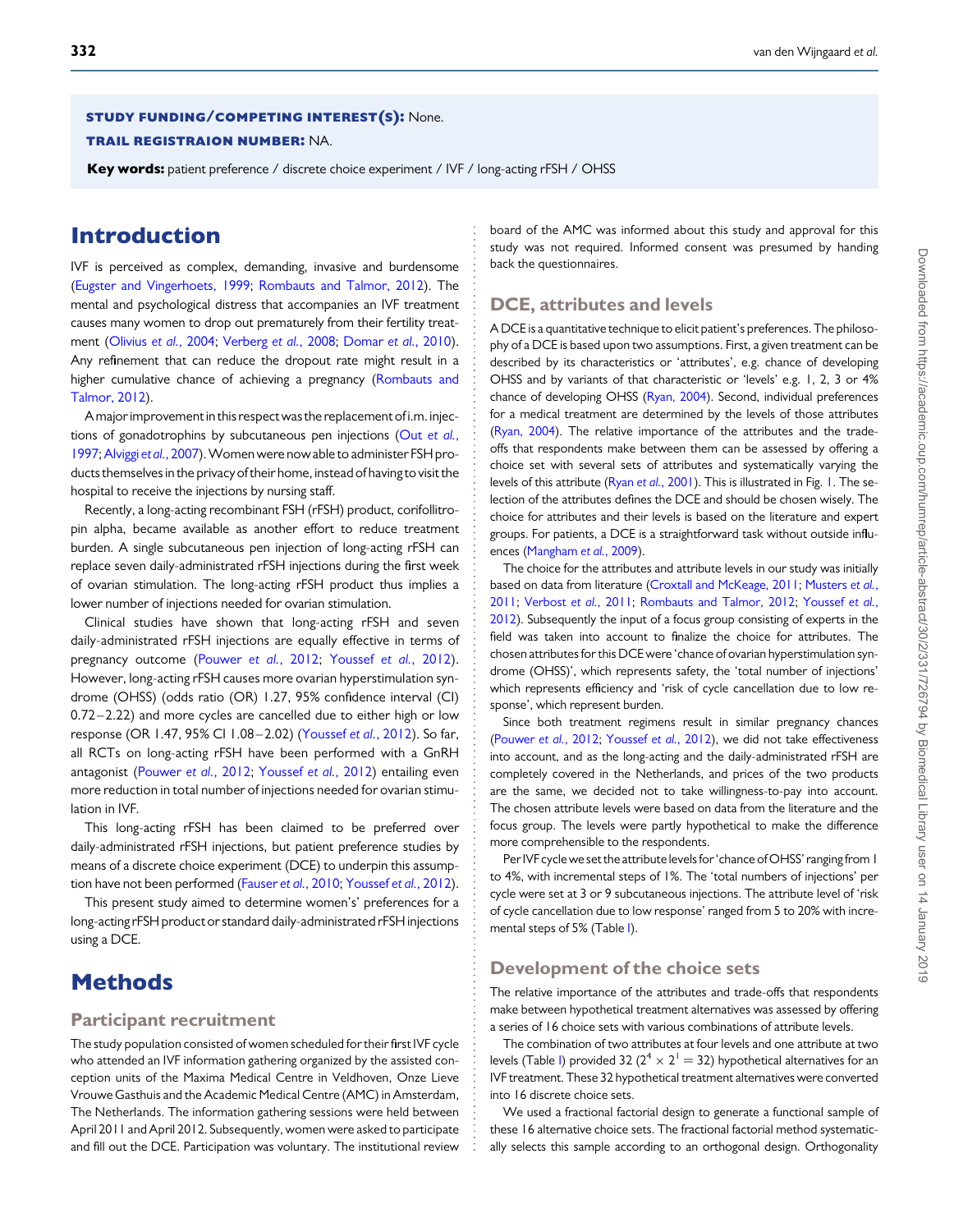<span id="page-2-0"></span>



| <b>Table   Attributes of treatment options with their</b> |
|-----------------------------------------------------------|
| corresponding levels.                                     |

| <b>Attribute</b>                               | Levels         |
|------------------------------------------------|----------------|
| Total number of injections (per cycle)         | $9'$ or $3'$   |
| Chance of OHSS                                 | 4.3.2.1%       |
| Risk of cycle cancellation due to low response | 20, 15, 10, 5% |
| OHSS, ovarian hyperstimulation syndrome.       |                |

guarantees an optimal balance of the levels and attributes with a minimal cor-relation ([Louviere](#page-6-0) et al., 2007). The orthogonal design was generated by Orthoplan (Statistical Package for Social Sciences [SPSS] version 14.0 SPSS, Inc., USA). Sixteen alternative choice sets formed 'treatment A'. To ensure minimal overlap of attribute levels, we created a set of alternatives to form 'treatment B' by means of a syntactical fold over technique, based on the profiles of 'treatment A' (Ryan et al.[, 2001](#page-6-0)). This resulted in 16 different choice sets, wherebyeach choice set consists of two options representing hypothetical alternatives for an IVF treatment. The choice sets were visualized by pictures (Fig. 1). The 16 choice sets for treatment option A and B were considered sufficient to estimate all main effects representing the relative importance of each attribute.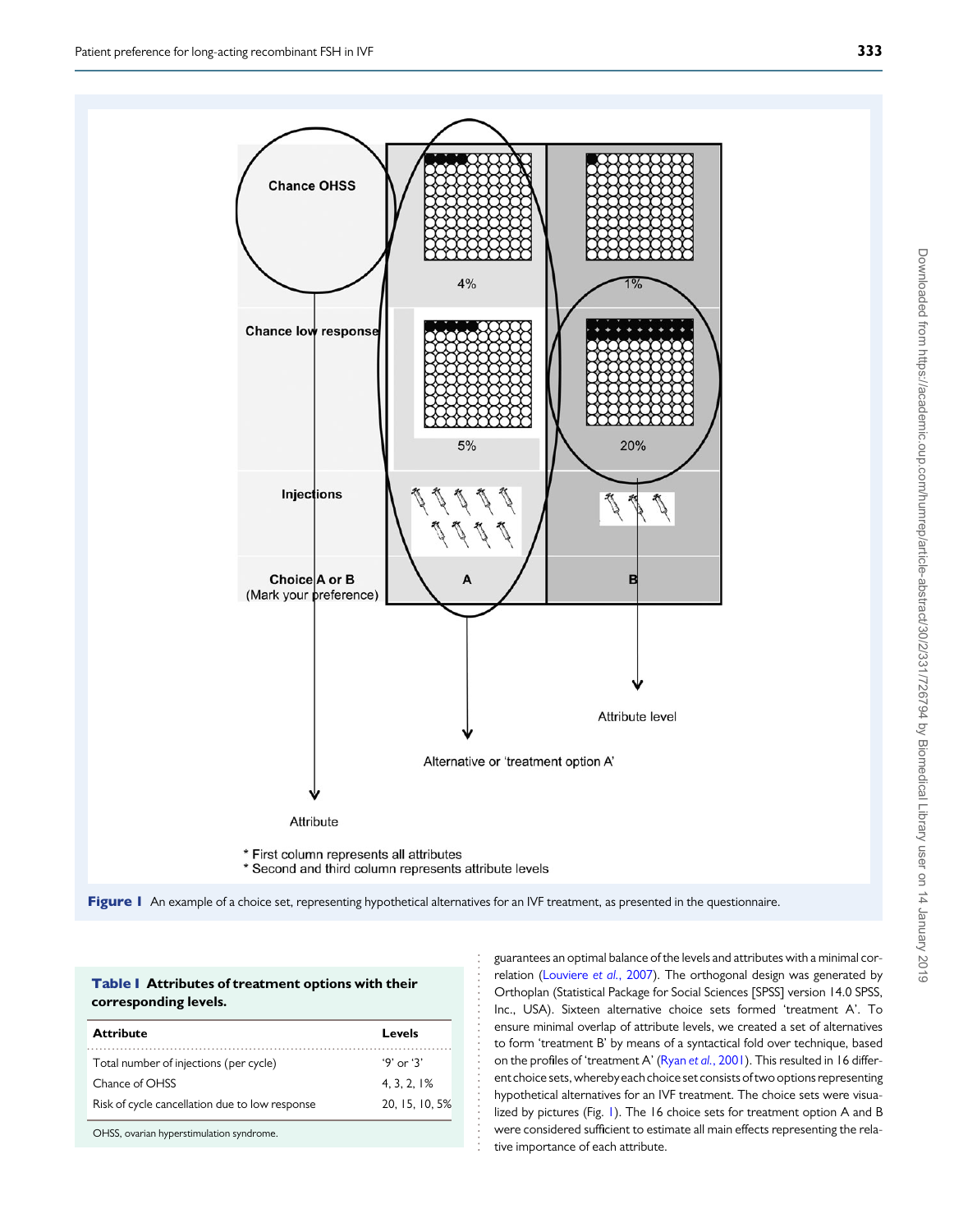Women had to choose their most preferable option in each choice set. without an 'opt out' alternative (e.g. 'no treatment' option). All women who would like to undergo IVF treatment need a rFSH product, so 'no treatment' was not a realistic option.

The questionnaire contained two dominant choices (rationality tests) as control, in which all attributes were in favour of one of both choices.

The questionnaire provided extra contextual information about the topic and task instructions. Preceding the DCE, women were asked for demographic data, such as age, previous experience with fertility treatment and previous experience with subcutaneous injections. At the end of the DCE women were asked how easy or difficult they would score the DCE using a scale from 1 (extremely difficult) to 10 (extremely easy). The questionnaire was tested by IVF doctors and nurses at the AMC in Amsterdam, the Netherlands, to assess interpretation and validity before starting the study.

#### Statistical analyses

Data were cleaned (typographical errors corrected, variables recoded when necessary) and transferred to Stata SE 11 (StataCorp LP, College Station, TX, USA). For the demographic and exposure data we calculated means and standard deviations for continuous parameters and number and percentage for dichotomous or nominal data. We analysed the data using a mixed logit model for panel data.

The output of a mixed logit model includes mean coefficients  $(\beta)$  representing the relative utility of each attribute conditional on other attributes and standard deviations of the random coefficients, along with their respective confidence intervals (CIs).

We estimated mixed logit models with DCE attributes as the sole explanatory variables using Stata's mixlogit command [\(Hole, 2007\)](#page-5-0). To understand how age and other parameters influence attributed preferences, we also estimated models that allowed for these factors to interact with the treatmentrelated attributes. Non-significant interaction terms were excluded from the model.

Trade-offs that respondents are willing to make between attributes were estimated by calculating the ratios of the coefficients of two attributes where we also accounted for preference heterogeneity. As both the constant and attributes were included as random parameters in the analyses, the trade-offs could not be calculated directly. We calculated importance scores with 95% CI to visualize the relative importance of a given attribute by dividing the difference in utility between highest and lowest level for a single attribute by the sum of the differences of all attributes. A simulation ( $n = 1000$ ) was used to estimate the trade-offs.

Lastly, we repeated the analysis using: (i) a mixed logit model without 'irrational' respondents (respondents selecting the 'inferior' fixed task alternative), (ii) conditional logit (fixed effects only) models.

# **Results**

#### **Respondents**

During the information gatherings, questionnaires were handed out to all participating women ( $n = 125$ ) of which a total of 97 were returned. Response rate was 77.6% (97/125). Of these, four respondents did not answer the questionnaire completely. Hence there were 93 questionnaires available for analysis. The two dominant choices questions, which served as control questions, were answered correctly in 85 (91%) cases.

#### Demographic characteristics

The demographic characteristics of the population are shown in Table II. The mean age of the respondents was 33 years, and 37 years for their

#### Table II Baseline characteristics of women participating in the discrete choice experiment.

| Age of woman ( $n = 93$ out of 93 (100%))                                              | Mean: 33 years (SD 4.9) |
|----------------------------------------------------------------------------------------|-------------------------|
| Age of partner ( $n = 93$ out of 93 (100%))                                            | Mean: 37 years (SD 8.1) |
| Level of education ( $n = 92$ out of 93 (99%))*                                        |                         |
| School not finished                                                                    | $2\% (n = 2)$           |
| Secondary school                                                                       | $7\%$ (n = 7)           |
| Intermediate vocational education                                                      | $36\% (n = 33)$         |
| College/University                                                                     | 53% ( $n = 49$ )        |
| Household income ( $n = 90$ out of 93 (97%))**                                         |                         |
| Low                                                                                    | $9\% (n = 11)$          |
| Moderate                                                                               | $28\% (n = 28)$         |
| High                                                                                   | 52% ( $n = 51$ )        |
| Previous artificial reproductive techniques<br>$(n = 92 \text{ out of } 93 (99\%))^*$  |                         |
| Yes                                                                                    | 45% ( $n = 41$ )        |
| No                                                                                     | 55% ( $n = 51$ )        |
| If Yes, what kind of procedure? ( $n = 41$ out of<br>41 (100%))                        |                         |
| <b>IVF/ICSI</b>                                                                        | 7% ( $n = 3$ )          |
| Intrauterine insemination                                                              | 93% ( $n = 39$ )        |
| If Yes, did the procedure result in a child? ( $n = 41$<br>out of 41 (100%))           |                         |
| Yes                                                                                    | $10\% (n = 4)$          |
| No                                                                                     | $90\% (n = 37)$         |
| If Yes, any side effects? ( $n = 41$ out of 41<br>(100%)                               |                         |
| Not any side effects                                                                   | 68% ( $n = 28$ )        |
| Mild side effects                                                                      | $32\% (n = 13)$         |
| Serious side effects                                                                   | $0\% (n = 0)$           |
| Any experience with subcutaneous injections?<br>$(n = 92 \text{ out of } 93 (99\%))^*$ |                         |
| Yes                                                                                    | $34\% (n = 31)$         |
| No                                                                                     | 66% ( $n = 61$ )        |
| If Yes, what for? ( $n = 28$ out of 28 (100%))                                         |                         |
| Context of IVF/ICSI/IUI                                                                | $97\% (n = 27)$         |
| Context of different                                                                   | $3\% (n = 1)$           |
| Grade of difficulty of the questionnaire<br>(score $1 - 10$ ) ( $n = 93$ )             | Mean: 8 (SD 1.79)       |

\*One person did not answer these baseline questions. \*\*Three persons did not answer this baseline question.

partners. Eighty-nine per cent of the respondents were at least educated on an intermediate level. The household income of the majority of the respondents was moderate or high. Forty-one out of 92 respondents (41%) reported a previous treatment with assisted reproductive techniques (ART), which was in 39 cases (93%) an intrauterine insemination procedure. Thirty-one respondents (34%) had previous experiences with subcutaneous injections. Thirteen out of 41 respondents with previous ART experience (32%) had experienced mild side effects (i.e. abdominal pains, headache and irritation on injections site). Twenty-eight respondents experienced 'no side effects' and not one respondent experienced 'severe side effects'. Respondents graded the DCE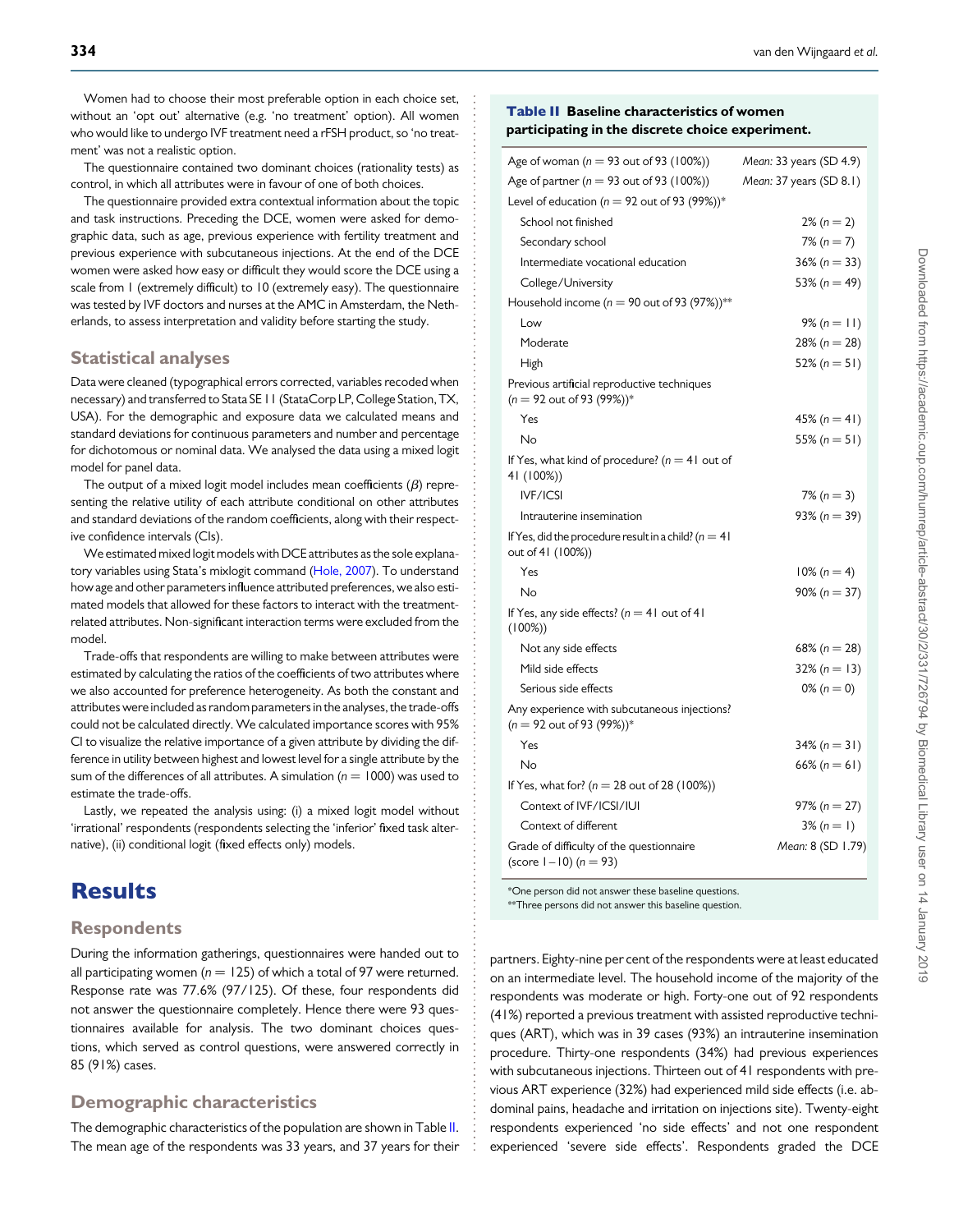questionnaire as 'easy' with an average of 8 points (SD 1.8) on a scale from 1 (extremely difficult) to 10 (extremely easy).

#### The importance of efficiency in relation to safety and burden of treatment

The results of the panel mixed logit regression model are shown in Table III. The mean coefficient ( $\beta$ ) indicated the relative likelihood of choosing a rFSH product with a given attribute-level combination, while holding all other levels constant. The negative signs for 'risk of cycle cancellation due to low response' and 'chance of OHSS' indicated that women preferred the lowest 'risk for cycle cancellation due to low response' and lowest 'chance of OHSS'.

The estimated coefficient for each attribute had the expected sign and was statistically significant. All attributes were statistically significant on the choices of the respondents.

The lower 'number of injections' was preferred above the higher 'number of injections' (mean coefficient 1.25 versus  $-1.25$ ;  $P <$ 0.001). The estimated standard deviations for 'total number of injections' was not significant (SD 0.15 95% CI  $-$  0.11 to 0.41). This implies that there was no heterogeneity in preference across the participating women.

An increase of 1% in 'chance of OHSS' or 5% 'risk of cycle cancellation due to low response' was non-preferred (mean coefficients  $-0.31$  and  $-0.24$ , respectively,  $P < 0.01$ ). The estimated standard deviations for 'chance of OHSS' and 'risk of cycle cancellation due to low response' were significant (SD 0.26, 95% CI 0.12 to 0.58 and 0.29 CI 0.09 to 0.56, respectively). This implies heterogeneity in preferences across

#### Table III Results analysis (panelmixed logit regression).

|                                                        | Coefficient<br>$(\beta)$ | 95% Confidence<br><b>Interval</b><br>. | P       |
|--------------------------------------------------------|--------------------------|----------------------------------------|---------|
| Number of injections                                   |                          |                                        |         |
| 3 versus 9                                             |                          |                                        |         |
| Mean                                                   | 1.25                     | $1.04$ to $1.45$                       | < 0.001 |
| <b>SD</b>                                              | 0.15                     | $-0.11$ to 0.41                        | ns      |
| Chance of OHSS <sup>a</sup>                            |                          |                                        |         |
| Mean                                                   | $-0.31$                  | $-0.55$ to $-0.07$                     | < 0.01  |
| <b>SD</b>                                              | 0.26                     | $0.12$ to $0.58$                       | < 0.01  |
| Cycle cancellation due<br>to low response <sup>a</sup> |                          |                                        |         |
| Mean                                                   | $-0.24$                  | $-0.27$ to $-0.22$                     | < 0.001 |
| <b>SD</b>                                              | 0.29                     | 0.09 to 0.56                           | < 0.01  |
| Number of responses                                    | 2976                     |                                        |         |
| Number of<br>respondents                               | 93                       |                                        |         |
| Model fits                                             |                          |                                        |         |
| Log likelihood                                         | 1425.9                   |                                        |         |
| Akaike information<br>criteria                         | 1.91                     |                                        |         |
| Bayesian information<br>criteria                       | 1.93                     |                                        |         |

<sup>a</sup>Per 1% increase.

the participating women. For some women 'risk of cycle cancellation due to low response' was more important than for other women.

The baseline variables age, previous ART procedures or previous experience with injections did not affect the women's choice. Significant interactions were not found and hence baseline variables and interaction terms were excluded from the model.

### Willingness to trade-off efficiency in relation to safety and burden of treatment

Most respondents were willing to make trade-offs between all attributes. A 'low number of injections' would be traded for a 'higher number of injections' in exchange for a decrease of 6.2% (95% CI 2.8 to 9.4) in 'risk of cycle cancellation due to low response' or a decrease of 4.5% (95% CI 1.8 to 7.1) in 'chance of OHSS'.

#### Sensitivity analysis

We repeated the analysis excluding the eight 'irrational' respondents (respondents selecting at least one of the two 'inferior' fixed task alternatives) and found virtually overlapping mean coefficients and 95% boundaries.

A conditional logit was performed to evaluate whether a fixed model (i.e. a model not accounting for random effects) resulted in comparable outcomes as the primary mixed logit model. Both models were similar in direction of effect. The conditional logit model seemed to result in an overestimation of the differences in main effects when compared with the mixed logit model.

### **Discussion**

The present study used a DCE to evaluate patients' preference for a longacting rFSH product or daily-administrated rFSH injections. We found 'total number of injections' to be a strong attribute in determining women's preference. More precisely, for a 'lower number of injections' women were willing to accept a 4.5% higher 'change of OHSS' and 6.2% higher 'risk of cycle cancellation due to low response'. Previous 'experience with injections' and 'experiencing side effects' did not have any influence in their choice making.

These findings are somewhat unexpected, as it would seem logical that women would opt for the lowest 'risk of cycle cancellation due to low response' and the lowest 'chance of OHSS' instead of a lower 'number of injections' since a previous preference study showed that women even embrace additional daily injections, provided that it leads to better preg-nancy rates [\(Musters](#page-6-0) et al., 2011).

The difference between the present and the previous study is that the treatment options did not influence the pregnancy outcome, since in the present study women were informed that both treatment regimens resulted in similar pregnancy chances.

As far as we know, this is the first study evaluating patients' preference for a long-acting rFSH product by means of a DCE. Two systematic reviews evaluated the effectiveness and safety of the products, but none of them involved patients' preferences [\(Pouwer](#page-6-0) et al., 2012; [Youssef](#page-6-0) et al., 2012).

The use of a DCE is a validated tool to elicit these preferences and gives us an idea of what patients want. DCEs have become a commonly used instrument in health economics [\(de Bekker-Grob et al](#page-5-0)., 2012). Patient preference studies are upcoming in the field of reproductive medicine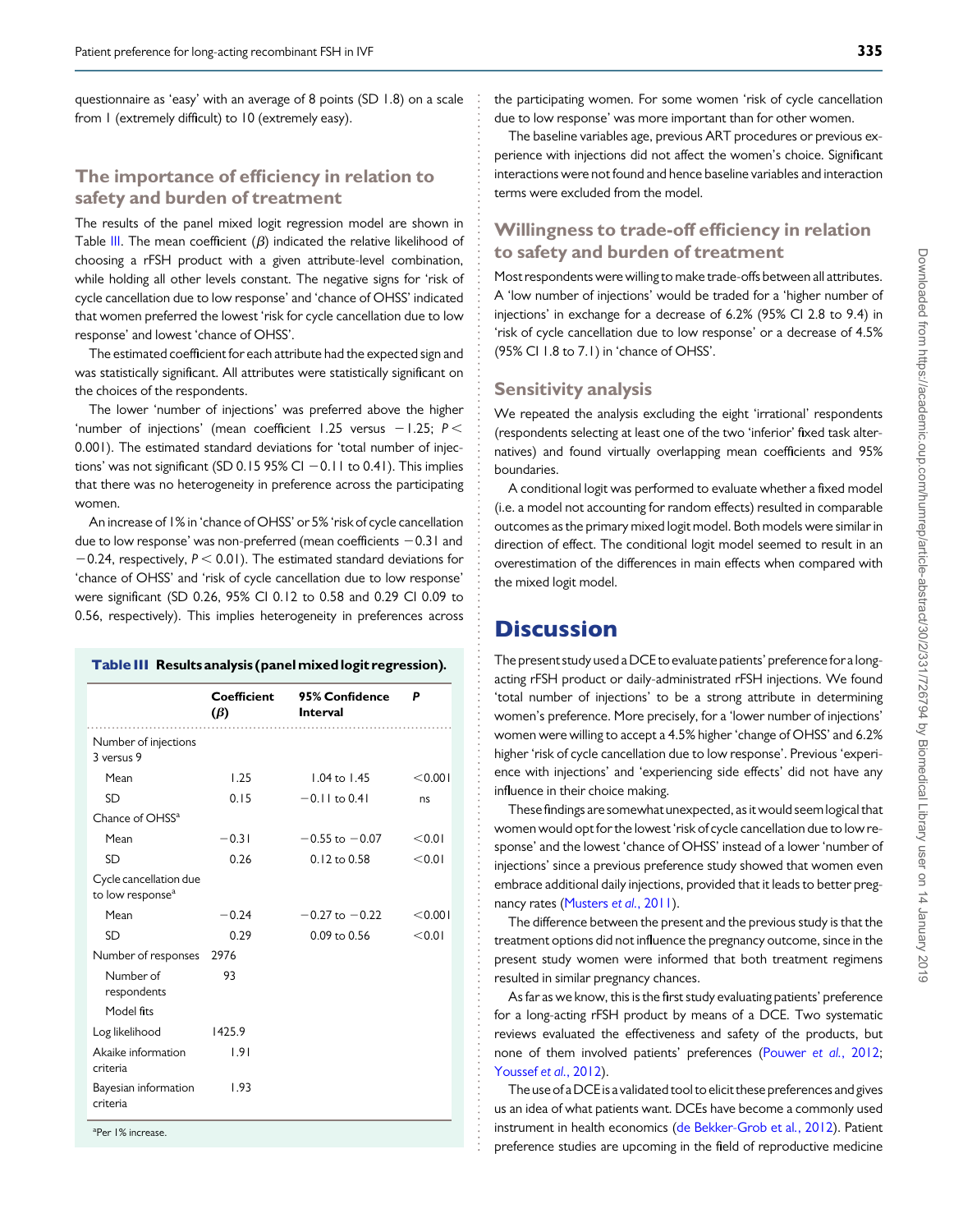<span id="page-5-0"></span>and DCE-methodology is increasingly used to replace the time consum-ing interview used in the past ([Nieuwkerk](#page-6-0) et al., 1998; Bayram et al., 2005; [Steures](#page-6-0) et al., 2005; Twisk et al.[, 2007](#page-6-0); [van Weert](#page-6-0) et al., 2007; [van Mello](#page-6-0) et al., 2010; [Musters](#page-6-0) et al., 2011; [van den Wijngaard](#page-6-0) et al., [2014](#page-6-0)). Especially when treatments modalities are equal in effectiveness and safety, patients' preference should be taken into account. Although relatively new, DCEs are an important stepping-stone in shared decisionmaking.

The study attributes and attribute levels were chosen with the help of an expert panel and data from the literature. The expert panel considered attributes as pregnancy rates, the 'chance of developing OHSS', 'cycle cancellation due to low response', daily injections or a few injections, costs, side effects, the duration of administration and the risk of treatment failure in case of omitting a single administration. The attribute 'treatment failure in case of omitting a single administration' was expected to be too insignificant to study. The potential attribute 'duration of administration' was already covered by the attribute 'number of injections', and overlap in attributes is not expedient.

We excluded pregnancy rates, side effects and costs from the present DCE as previous studies showed that use of a long-acting rFSH product results in comparable pregnancy rates and side effects [\(Pouwer](#page-6-0) et al., [2012](#page-6-0); [Youssef](#page-6-0) et al., 2012). Costs were not included because in the Netherlands the first three IVF treatments and medication are completely re-imbursed and the prices of rFSH products do not differ.

In this study we could rule out a large effect of 'previous experience with injections' and 'previously experiencing side effects' on women's choices, although an earlier study on patients preference comparing long-acting rFSH to daily-administrated rFSH, showed that women with previous experience with long-acting rFSH had a tendency to prefer this [\(Requena](#page-6-0) et al., 2013).

Our study had some limitations. First, since we did not register the characteristics of non-responders, we cannot exclude that nonresponders would have made different choices. On the other hand we do not expect a large effect of non-response on the outcomes as we did not find a significant effect of patient characteristics on women's choices. Second, though the chosen attributes and levels were limited to simplify the DCE, 24% of the respondents found the questionnaire not easy to complete. This could have affected the reliability of the findings.

We had expected a stronger effect of OHSS. Although women were informed on the risks of OHSS they may not have understood the seriousness of the condition like clinicians do. It is also possible that the women considered that rare serious risks are unlikely to happen to them, and it has been shown that understanding risk assessment is difficult for most individuals (Calman, 2002; Slovic et al.[, 2004](#page-6-0)).

Acknowledging these strengths and weaknesses, we feel that the data generated by this patient preference study provide more insight in the relative weight patients place on various aspects of a long-acting rFSH product. In our study women would trade-off an increase in 'risk of cycle cancellation due to low response' and 'chance of OHSS' to receive the long-acting rFSH product. A repeat of this experiment in an environment where ART is not re-imbursed is an option for future research, as respondents would perhaps choose differently if they have to pay for the medication, hospital visits and treatments themselves.

In summary, patients' preference for a long-acting rFSH product or a daily-administrated rFSH product in IVF is primary influenced by 'total number of injections', followed by the 'risk of cycle cancellations due

to low response'. The least important attribute was 'chance of OHSS', if pregnancy chances and side effects were comparable. Understanding the considerations of patients in expressing their preferences regarding rFSH products in IVF can contribute to improvement in patient counselling and shared decision-making.

# Acknowledgements

To the patients who participated.

# Authors' roles

I.C.M.R. L.v.d.W., M.v.W. and M.H.M. designed the study and were responsible for the development of the protocol. I.C.M.R., L.v.d.W., M.H.W.G.-v.E., C.A.M.K., H.R.V. and M.H.M were responsible for the logistical aspects of the study. I.C.M.R. collected all data and managed the database. M.v.W. did all statistical analyses. I.C.M.R., L.v.d.W., M.v.W. and M.H.M. drafted the manuscript. F.v.d.V. and B.W.J.M. commented on the drafted paper. All authors read and approved the final paper.

# Funding

This patient preference study was funded by the University of Amsterdam.

# Conflict of interest

None declared.

# **References**

- Alviggi C, Revelli A, Anserini P, Ranieri A, Fedele L, Strina I, Massobrio M, Ragni N, De Placido G. A prospective, randomised, controlled clinical study on the assessment of tolerability and of clinical efficacy of Merional (hMG-IBSA) administered subcutaneously versus Merional administered intramuscularly in women undergoing multifollicular ovarian stimulation in an ART programme (IVF). Reprod Biol Endocrinol 2007;5:45.
- Bayram N, van Wely M, van der Veen F, Bossuyt PM, Nieuwkerk P. Treatment preferences and trade-offs for ovulation induction in clomiphene citrate-resistant patients with polycystic ovary syndrome. Fertil Steril 2005;84:420-425.
- Calman KC. Communication of risk: choice, consent, and trust. Lancet 2002; 360:166– 168.
- Croxtall JD, McKeage K. Corifollitropin alfa: a review of its use in controlled ovarian stimulation for assisted reproduction.BioDrugs 2011;25:243– 254.
- de Bekker-Grob EW, Ryan M, Gerard K. Discrete choice experiments in health economics: a review of the literature. Health Econ 2012;  $21:145 - 172.$
- Domar AD, Smith K, Conboy L, Iannone M, Alper M. A prospective investigation into the reasons why insured United States patients drop out of in vitro fertilization treatment. Fertil Steril 2010;94:1457-1459.
- Eugster A, Vingerhoets AJ. Psychological aspects of in vitro fertilization: a review. Soc Sci Med 1999;48:575 – 589.
- Fauser BC, Alper MM, Ledger W, Schoolcraft WB, Zandvliet A, Mannaerts BM. Pharmacokinetics and follicular dynamics of corifollitropin alfa versus recombinant FSH during ovarian stimulation for IVF. Reprod Biomed Online 2010;21:593-601.
- Hole AR. Stata module to fit mixed logit models by using maximum simulated likelihood. In Statistical Software Components. from Boston College Department of Economics, 2007.